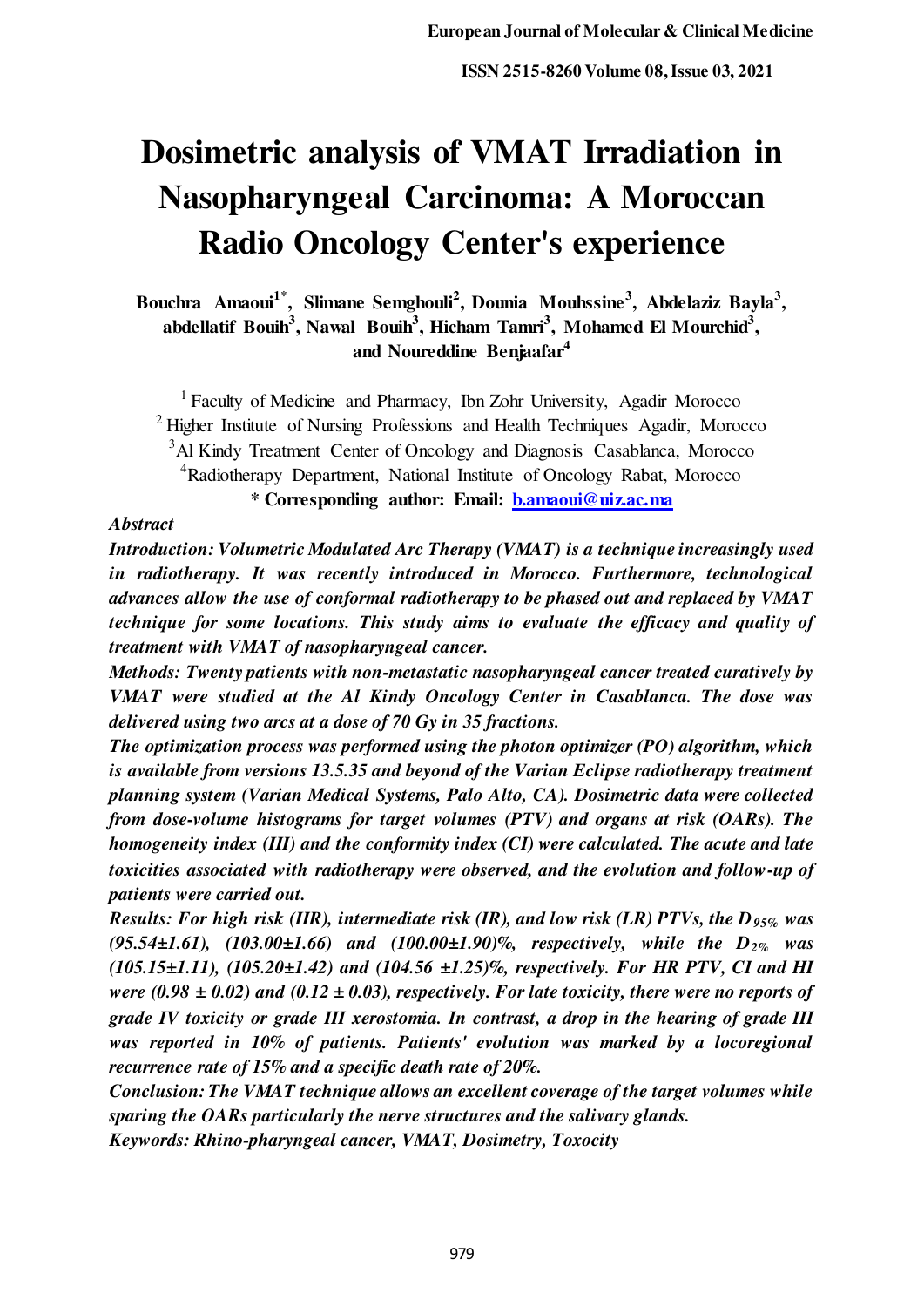# **1. Introduction**

Nasopharyngeal carcinoma (NPC) is a malignant tumor with a different geographical distribution in the world. A high prevalence is observed in Southern China, Southeast Asia and North Africa. Nasopharyngeal carcinoma is strongly associated with the Epstein-Barr virus [1]. The number of new cases per year has been estimated at 86,700 and the number of deaths per year at 50,800. Remarkably high in certain geographical and ethnic populations, nasopharyngeal cancer is more common in men than in the women with a ratio of 2.3 [1]. Nasopharyngeal carcinoma is highly radiosensitive and chemosensitive. Radiation therapy (RT) is the basis of treatment and is also an essential component of the curative treatment. Stage I NPC is treated with RT alone, while stage II, III, IVA, IVB diseases are treated with concomitant radiochemotherapy [2,3]. Tumor control of the nasopharynx was strongly correlated with the dose delivered to the tumor. A total dose of 70 Gy is required for eradication of the macroscopic tumor and 46-60 Gy for profilactic treatment of lymph node areas at potential risks [2].

Significant progress has been made in the external radiotherapy techniques and equipment. These include the increased improvement of imaging techniques, which has improved the accuracy of the definition and delineation of the target volume and organs at risk. These advances have also led to the sophistication of treatment planning systems, and linear accelerator dose distribution capabilities leading to improved conformity and homogeneity of treatment [4,5].

Volumetric Modulation with Arc Therapy (VMAT) is also a major advance in the field of radiotherapy. It allows irradiation with simultaneous change of the multi-leaf collimator (MLC) position, the gantry positions and the dose rate. These capabilities are extremely valuable in the treatment of nasopharyngeal cancer; given its location and the proximity of the surrounding organs at risk (OARs) [6,7].

In Morocco, new radiotherapy techniques with on-board imaging such as volumetric modulated arc therapy (VMAT) and stereotaxic radiation therapy are increasingly used, but conformal radiotherapy with portal imaging remains the main technique used in external radiotherapy [8-10]. This study aims to evaluate the efficacy and profitability of the VMAT technique in the treatment of nasopharyngeal cancer at the Al Kindy oncology center in Casablanca.

# **2. Materials and methods**

# **2.1 Population studied**

This is a retrospective dosimetric study of 20 patients who were curatively treated for nasopharyngeal cancer between January 2016 and October 2016. However, the sample sizes for this study were randomly selected. The sheet was designed to collect patient data on the basis of comparative study such as demographic data, dose delivered for target volumes and organs at risk. Patients were classified according to the classification (TNM) of American Joint Committee on Cancer (AJCC). All patients received concomitant radiochemotherapy +/- induction chemotherapy. Radiation therapy (RT) was delivered using the VMAT (Rapid Arc) technique.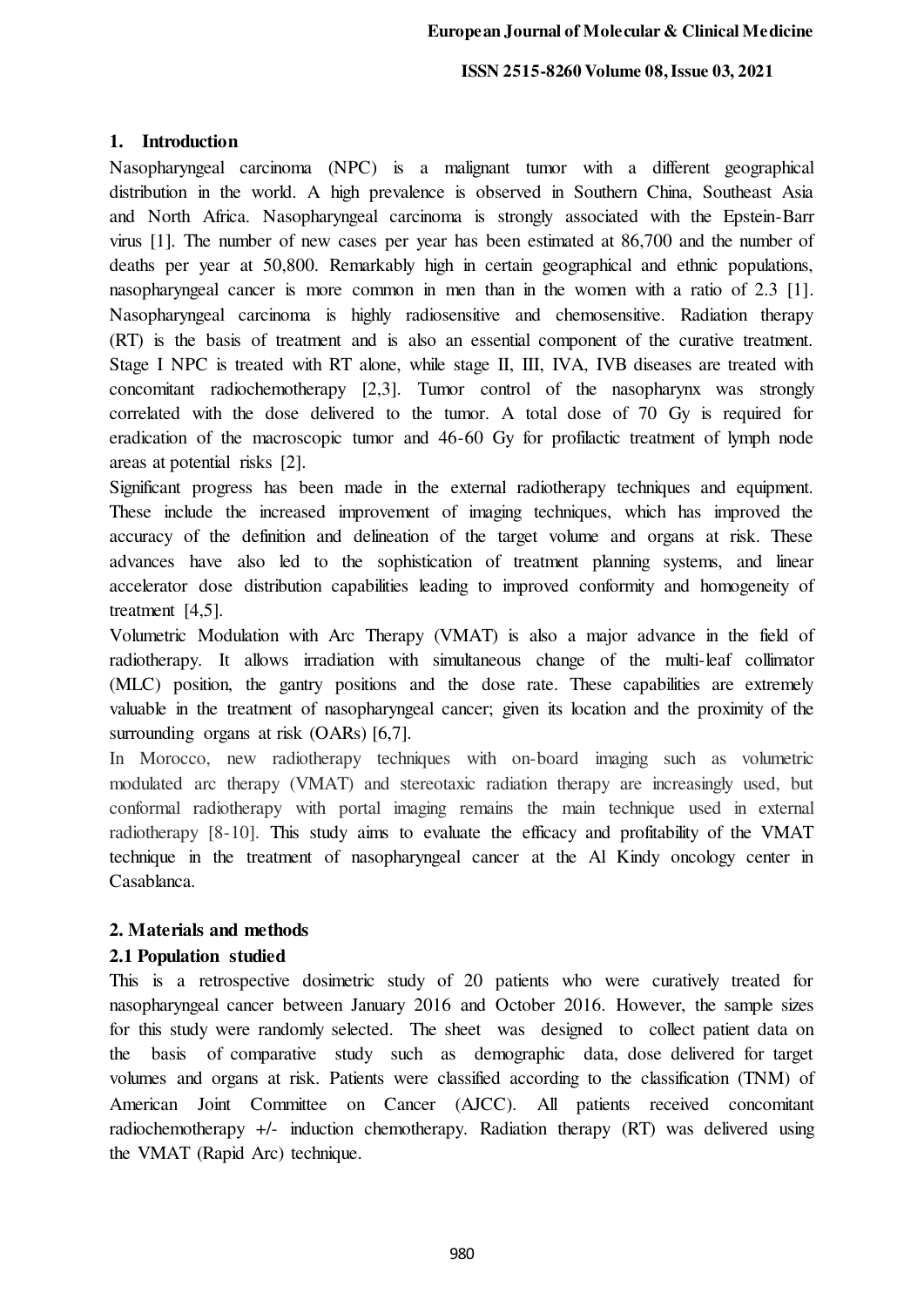## **2.2 Treatment planning**

Each patient had undergone a computed tomography simulation with 2.5 mm sections in supine position with immobilization by a 5-point thermoformed mask. Intravenous injection of contrast medium has been commonly used unless contraindicated. The CT was then transferred to the treatment planning system (Eclipse) for volume definition.

The delineation of the target volumes and organs at risk OAR was the same for all patients in accordance with the recommendations of the ICRU 83. The Gross Tumor Volume (GTV) was defined by the clinic and the MRI. High Risk (HR) CTV uses the isotropic margin of 5 mm around the GTV and is extended to the entire nasopharynx. Intermediate Risk (IR) CTV is defined as the volume that includes the HR CTV with a 3 mm margin all around, with areas at risk of microscopic involvement; including the base of the skull covering the foramen oval, the anterior half of the clivus, the lower half of the sphenoid sinus (the sphenoid sinus was included in all for T3, and the T4), the pterygoid process, pterygopalatine fossae, parapharyngeal spaces and retro-styloids, retropharyngeal ganglia. This volume also includes air with macroscopic lymphadenopathy and adjacent areas. The Low Risk (LR) CTV is delineated by adding a 3 mm isotropic margin around the CTV IR and then extended to include the posterior third of the nasal cavities and maxillary sinuses. It also includes the level of lymph nodes II to V. A safety margin between the CTV and the planning treatment volume (PTV) was set at 3-5 mm for all CTVs. In areas where GTV and CTV were adjacent to critical normal structures (such as the brainstem), the margin was reduced to 1 mm. The organs at risk were also delimited and include: spinal cord, brain stem, chiasma, optic nerves, eyes, inner ears, parotid glands and temporomandibular joints. The near-maximum dose constraint for organs at risk was: partial brain <60 Gy, brainstem  $\leq$  54 Gy, spinal cord  $\leq$ 45 Gy, optic chiasm  $\leq$  54 Gy, lens  $\leq$  10 Gy. For the parotid, the average dose  $\leq$  26 Gy in at least one gland,  $V_{30\%}$  <50% and  $V_{40\%}$  <33%. For the cochlea  $D_{\text{mean}}$  <50% and for the temporomandibular joint  $(TMJ)$  <60Gy.

The delivered dose was made by two coplanar arcs, one clockwise arc and one counterclockwise, with Simultaneous Integrated Boost (SIB). The PTVs HR, IR and LR received respectively 70 Gy at 2 Gy per fraction, 63 Gy at 1.8 Gy per fraction and 56 Gy at 1.6 Gy per fraction. The patients were irradiated once a day, five times a week. The optimization process, as part of the reverse planning, was performed by the Eclipse software version 13.5 (Varian Medical Systems), using the PO version algorithm. The results obtained were analyzed with the treatment plan evaluation module. At this point, a dose volume histogram is used to display the percentage of the radiation dose received by the volume percentage of a structure.

## **2.3 Evaluation parameters**

The data were collected from dose-volume histograms (DVH). The PTV endpoints included  $D_{2\%}$ ,  $D_{5\%}$ ,  $D_{95\%}$ ,  $D_{98\%}$  ( $D_{x\%}$  relative dose absorbed by x% of PTV) and  $V_{95\%}$  (volume surrounded by isodose 95% of prescribed dose).

The homogeneity index (HI)[HI =  $(D_{2\%} - D_{98\%})$  /  $D_{50\%}$ ] and the conformity index (CI) (CI =  $V_{95\%}/PTV_{HR}$ ) were calculated according to the formalisms of Radiotherapy and Oncology Group (RTOG) [7]. Ideally, CI should be 1, while HI should be 0.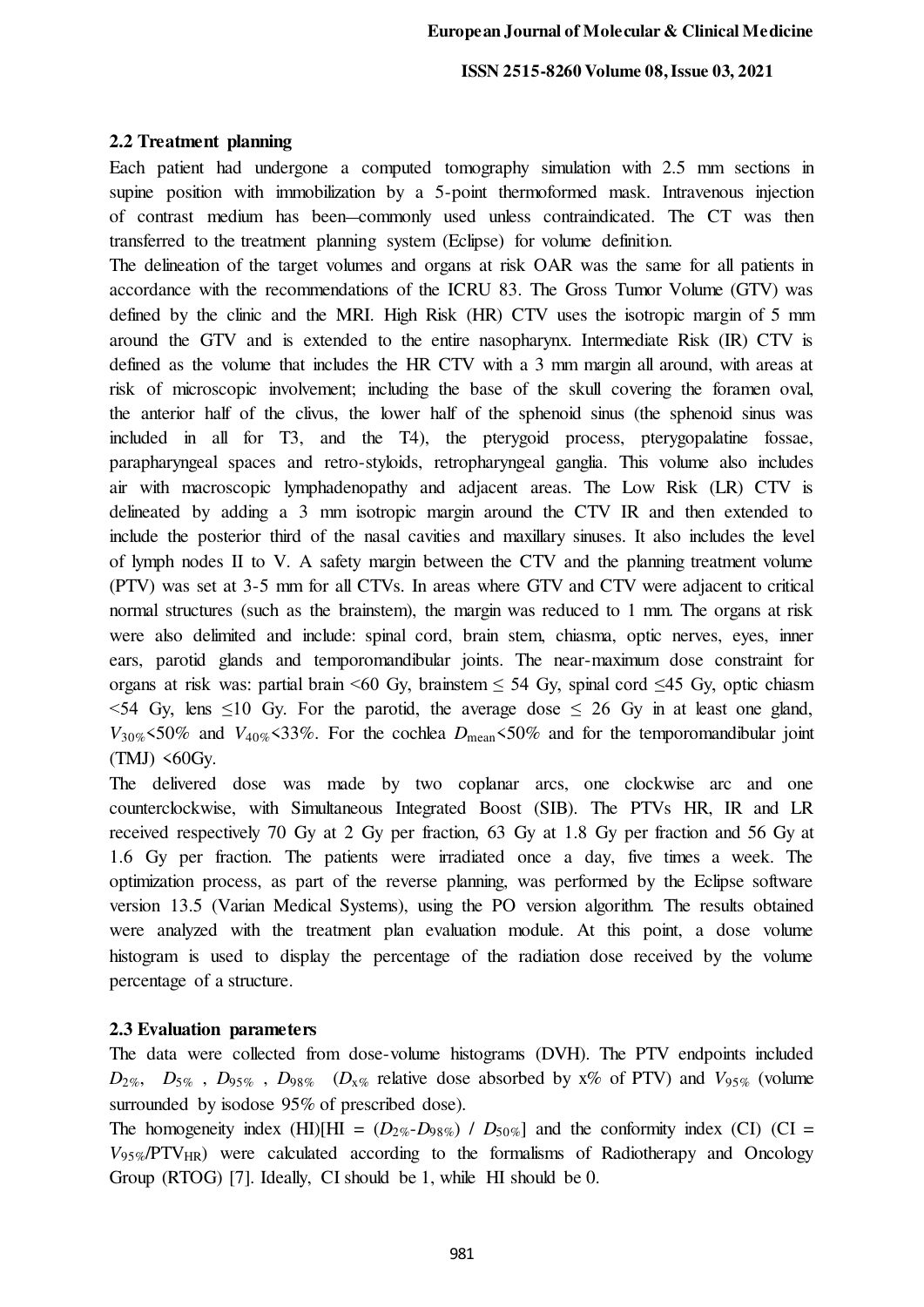For OARs data, we have reported dose near to the maximum for the spinal cord, brain stem, chiasma, optic nerves and temporomandibular joint. For parotids, we reported *D*mean, *V*30% and  $V_{40\%}$  (the percentage of gland receiving  $\geq 30$  Gy, 40 Gy). For the eyes we reported  $D_{\text{mean}}$  and *D*max for internal eyes and ears.

## **2.4 Assessment of toxicity**

All patients had a weekly clinical evaluation during treatment. Patients were followed up every 3 months for the first 2 years, then every 6 months for the next 3 years and every year thereafter.

Toxicity was classified according to the Common Terminology Criteria for Adverse Events (CTCAE v4.03) for oral mucositis, xerostomia, dermatitis, hearing loss, and cerebral necrosis. The dosimetric data were exploited by the IBM SPSS Statistics system 25.

## **3. Results**

## **3.1 Characteristics of the patients**

Table 1 summarizes the characteristics of the patients. It should be noted that 80% of patients were classified in III and IV.

| <b>Items</b>         | <b>Number</b> | Percentage<br>$(\%)$ | $\chi^2$ -value | $\overline{P}$ -<br>value |
|----------------------|---------------|----------------------|-----------------|---------------------------|
| <b>Median</b><br>age | 49.50         |                      |                 |                           |
| (years)              | ±15.42        |                      |                 |                           |
| <b>Sex</b>           |               |                      |                 |                           |
| Men                  | 12            | 60                   | 0.043           |                           |
| Women                | 8             | 40                   | 0.056           | 0.385                     |
| <b>TNM</b> stage     |               |                      |                 |                           |
| П                    | 4             | 20                   | 0.063           |                           |
| Ш                    | 9             | 45                   | 0.534           |                           |
|                      | 6             | 30                   | 0.002           | 0.118                     |
| <b>IVA</b>           |               |                      |                 |                           |
|                      | 1             | 15                   | 1.813           |                           |
| <b>IVB</b>           |               |                      |                 |                           |

 **Table 1** Median age, sex and TNM classification of patients studied.

# **3.2 Target Coverage, Homogeneity and Conformity Indices**

 $D_{98\%}$  was (92.23  $\pm$  2.69), (101.00  $\pm$  3.61) and (101.40  $\pm$  2.07), respectively, for PTV<sub>HR</sub>, PTV<sub>IR</sub> and PTV<sub>LR</sub>, while the  $D_{95\%}$  was (95.54  $\pm$  1.60), (103.00  $\pm$  1.67) and (100.00  $\pm$  1.67) for these same volumes, respectively. The  $D_{2\%}$  was (105.15 $\pm$ 1.11), (105.20  $\pm$ 1.42) and (104.56  $\pm$ 1.25) respectively. The HI equivalent to each of these three volumes was very close to 0, (0.12  $\pm$ 0.038), (0.18  $\pm$  0.06) and (0.28  $\pm$  0.02) for PTV<sub>HR</sub>, PTV<sub>IR</sub> and PTV<sub>LR</sub> respectively. For the CI, they were respectively (0.980  $\pm$  0.023), (0.990  $\pm$  0.005) and (0.990  $\pm$  0.008) for PTV<sub>HR</sub>, PTV<sub>IR</sub> and PTV<sub>LR</sub>, respectively. PTV dose coverage parameters are summarized in Table 2.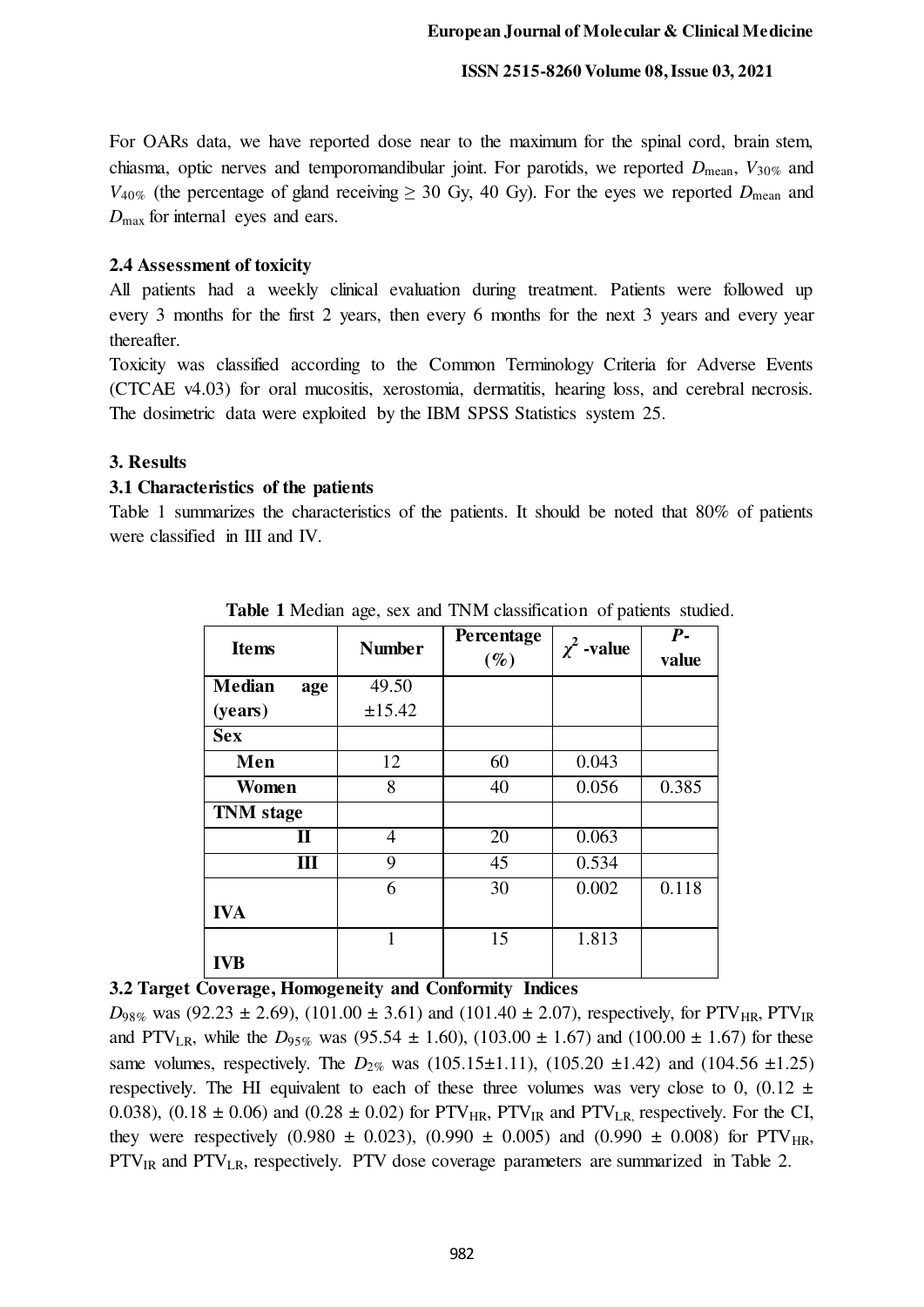| <b>CI</b>      |  |
|----------------|--|
|                |  |
|                |  |
| $0.980+0.$     |  |
| 020            |  |
| $0.990 \pm 0.$ |  |
| 005            |  |
| $0.990 \pm 0.$ |  |
| 008            |  |
|                |  |

**Table 2** PTV dose coverage parameters.

Note: HR. High Risk; IR. Intermediate Risk; LR. Low Risk

# **3.3 The organs at risk**

Dose limits were poorly respected in all nerve structures (optic nerve, brainstem, spinal cord etc.) with maximum doses around 57 Gy. The dose was  $(57.71 \pm 2.29)$  Gy for the brainstem and  $(57.01 \pm 4.08)$  Gy for the chiasma. However, the dose absorbed by the contralateral parotid was within the constraints set for doses  $D_{\text{mean}} = (25.01 \pm 7.77) \text{ Gy}, V_{30\%} = (38.80 \pm 7.77) \text{ Gy}$ 13.05) Gy and  $V_{40\%} = (29.21 \pm 12.94)$  Gy. For the homolateral parotid these constraints were only respected for the  $V_{30\%}$  <50%. The same observation was made for the inner ears where the dose constraints were hardly respected. The results concerning the doses received by OARs are summarized in Table 3.

| <b>OAR</b>       | $D_{\text{max}}(Gy)$ | $D_{mean}(Gy)$    | $V_{30\%}(\%)$    | $V_{40\%}(\%)$    |
|------------------|----------------------|-------------------|-------------------|-------------------|
| Spinal cord      | $37.47 \pm 5.70$     |                   |                   |                   |
| <b>Brainstem</b> | $57.71 \pm 2.29$     |                   |                   |                   |
| <b>Chiasma</b>   | $57.01 \pm 4.08$     |                   |                   |                   |
| Optic nerve      | $56.20 \pm 4.12$     |                   |                   |                   |
| <b>TMJ</b>       | $59.66 \pm 8.13$     | 38.07±10.92       |                   |                   |
| Homol eye        | $38.02 \pm 11.36$    | $11.01 \pm 3.04$  |                   |                   |
| Control eye      | $33.13 \pm 8.74$     | $10.71 \pm 4.18$  |                   |                   |
| Homol parotid    | $73.12 \pm 2.05$     | $30.82 \pm 12.01$ | $47.28 \pm 14.78$ | $37.53 \pm 14.55$ |
| Control parotid  | $69.78 \pm 3.71$     | $25.01 \pm 7.77$  | $38.80 \pm 13.05$ | 29.20±12.94       |
| Homolear         | $61.78 \pm 5.30$     | $50.81 \pm 9.92$  |                   |                   |
| Control ear      | $49.82 \pm 7.38$     | $47.87 + 9.60$    |                   |                   |
|                  |                      |                   |                   |                   |

**Table 3** Summary of doses received by OARs.

Note: "-" indicates…… . OAR. Organ at risk; TMJ. Temporomandibular joint

# **3.4 Acute and late toxicity related to radiotherapy**

Twenty percent of patients studied had grade III leukopenia, which resulted in a suspension of concomitant chemotherapy. In addition, 15% of the patients presented with mucositis and 5% of the patients followed had grade III dermatitis. For late toxicity, no cases of grade IV toxicity or grade III xerostomia have been reported. In contrast, grade III hearing loss was reported in 10% of patients (Table 4).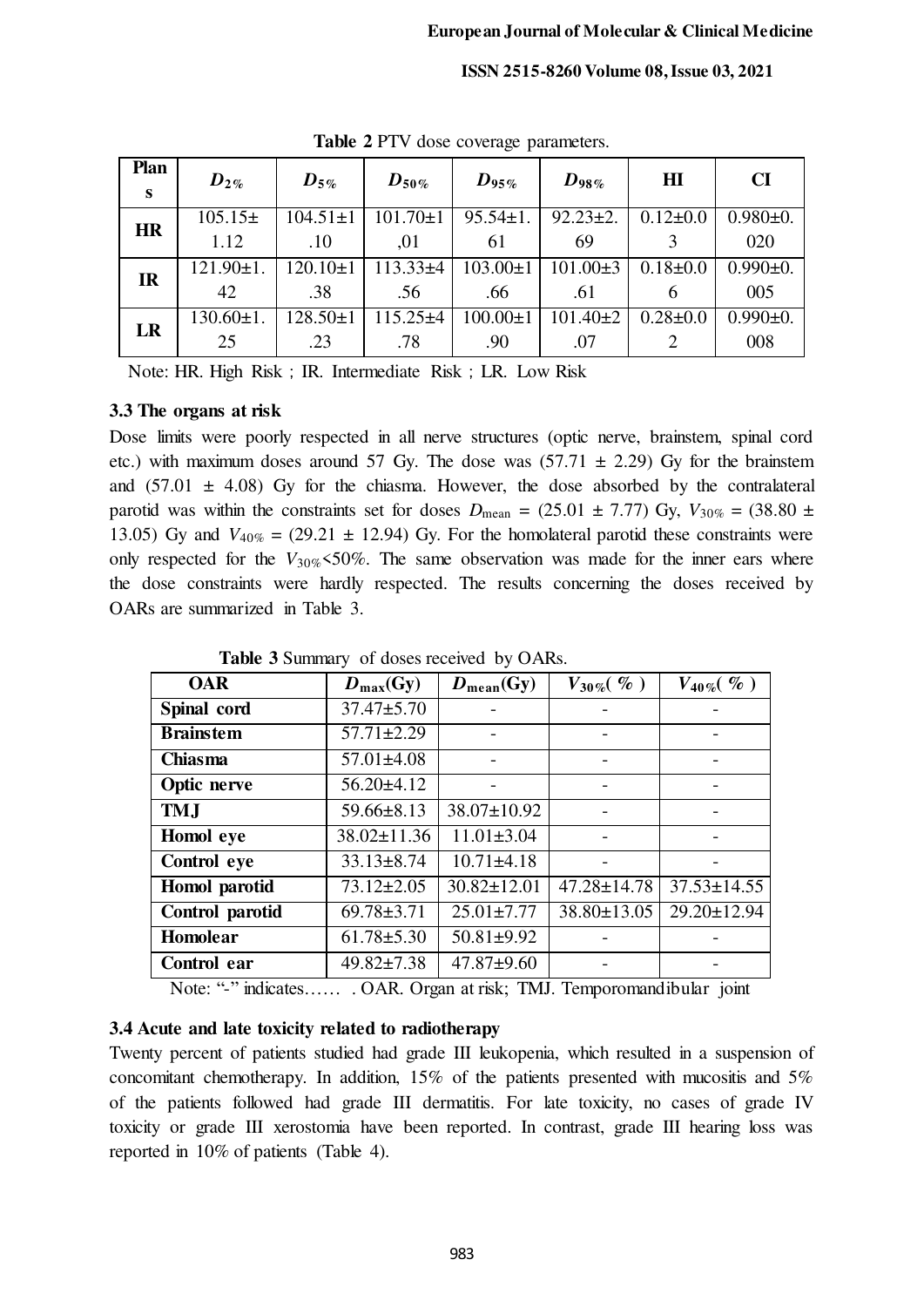| Complicati<br>ons | Acute toxicity $(\text{grading})^a$ |       |              |       | Late toxicity $(\text{grading})^a$ |                        |       |                   |                   |   |
|-------------------|-------------------------------------|-------|--------------|-------|------------------------------------|------------------------|-------|-------------------|-------------------|---|
|                   | n <sub>0</sub>                      |       | $\mathbf{2}$ | 3     | 4                                  | $\mathbf{n}\mathbf{o}$ | 1     | $\overline{2}$    | 3                 | 4 |
| <b>Mucositis</b>  | $\overline{0}$                      | 2(10) | 15(75)       | 3(15) | 0                                  |                        |       |                   |                   |   |
|                   |                                     |       |              |       |                                    |                        |       |                   |                   |   |
| <b>Dermatitis</b> | 2(10)                               | 4(20) | 13(65)       | 1(5)  | $\overline{0}$                     |                        |       |                   |                   |   |
|                   |                                     |       |              |       |                                    |                        |       |                   |                   |   |
| Leukopenia        | $\overline{0}$                      | 1(5)  | 15(75)       | 4(20) | $\overline{0}$                     |                        |       |                   |                   |   |
|                   |                                     |       |              |       |                                    |                        |       |                   |                   |   |
| xerostomia        |                                     |       |              |       |                                    | $\Omega$               | 6(30  | 14(7              | $\theta$          | 0 |
|                   |                                     |       |              |       |                                    |                        |       | $\left( 0\right)$ |                   |   |
| <b>Hearing</b>    |                                     |       |              |       |                                    | $\theta$               | 13(6) | 5((2)             | 2((1)             | 0 |
| $\Omega$ $\sim$   |                                     |       |              |       |                                    |                        | 5)    | 5)                | $\left( 0\right)$ |   |

**Table 4** Acute and late toxicity related to radiation treatment.

<sup>a</sup>Qualitative variable expressed in  $n$  (%)

For a surveillance period of  $(27.05 \pm 12.36)$  months, 30% of the cases of death were recorded of which 10% of the cases were not related to the cancerous disease. Patients who died of cancer had associated distant metastases, with 75% of cases having locoregional recurrence.

# **4. Discussion**

The proportion of male patients represented 60% of the patients studied. This is consistent with most data in the literature that report a male predominance of this disease [11,12]. The median age was  $(49.50 \pm 15.42)$  years. This result is of the same order of magnitude as  $(46.00)$  $\pm$  30.42) years, (49.90  $\pm$  44.90) years and (44.75  $\pm$  14.63) years respectively reported by Sherif et al.2018 Chen et al.2016 and Lalya et al. 2017 [11,13, 14]. For TNM staging, 80% of patients studied had a stage III or IV tumor. This is similar to 78.2% reported by Lalya et al. 2017 [14] as well as to a 92% and 75.9% of the both arms of the Chen et al. 2016 [13].

VMAT is a technique similar to Intensity Modulated Radiation Therapy (IMRT) that allows irradiation by changing the dose rate, the position of the multileaf collimator (MLC) and the gantry rotation [14, 15] It is a technique that has solved the main limitations of IMRT (large number of MUs, long preparation time and high treatment time).

There are several methods for calculating the CI and the HI, which makes it difficult to compare different series. In addition, most studies evaluate VMAT for head and neck cancers and only a few evaluate VMAT in NPC. A HI value of  $(1.07 \pm 0.01)$  was reported by Lee et al. 2012 [16] and  $(1.08 \pm 0.02)$  for the Lalya et al. 2017 [14]. Using an equivalent formula to the one we used, Enberger et al. 2009 [17] reported a HI of 0.07 close to 0.12. The CI we found of 0.98 and slightly higher than 0.71 reported by Enberger et al. 2009 [17].

Using VMAT, the proportion of OAR saved is slightly better compared to fixed-field IMRT [18,19]. The main concern when irradiating NPC is the brainstem and the parotid glands. In this study, the maximum dose to the brainstem was  $(57.71 \pm 2.29)$  Gy, which slightly exceeded its stress dose (54 Gy). In fact, Quantitative Studies of Normal Tissue in the Clinic (QUANTEC) recommend that the entire brainstem can be treated at a dose of 54 Gy using conventional fractionation with limited risk of severe or permanent neurological effects. In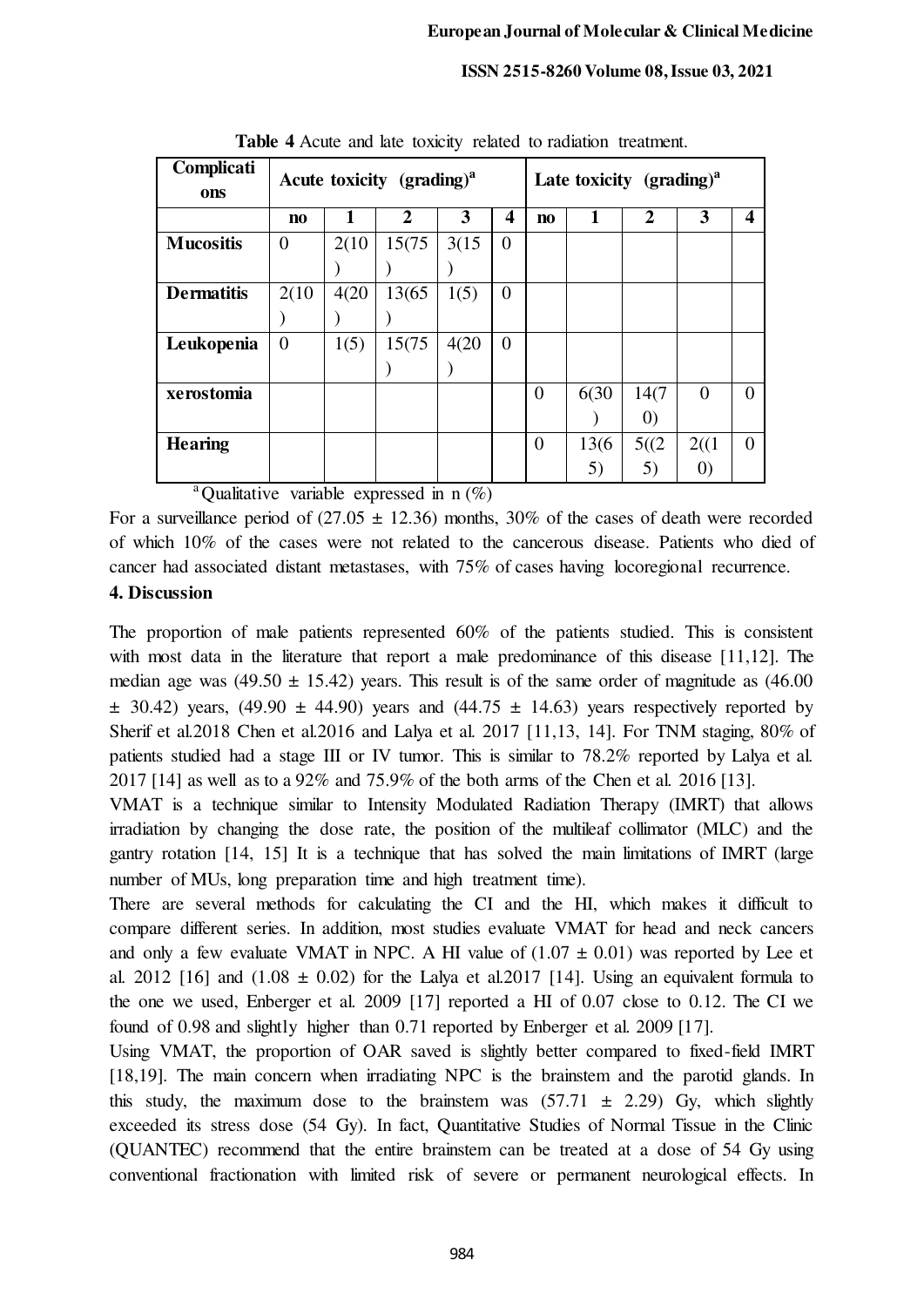addition, partial irradiation of the brainstem  $(1\n-10 \text{ cm}^3)$  can be done at doses up to 59 Gy for dose fractions below 2 Gy [20].

VMAT and IMRT reduce the irradiated volume of the salivary glands and thus minimize the risk of xerostomia [21, 22]. In fact, the average dose of the parotid gland appears to be associated with salivary production. A minimal reduction of the flow is observed at the average doses <10-15 Gy, this salivary production decreases gradually for average doses between 20-40 Gy and is significantly reduced above 40 Gy [21, 23]. As a result, the risk of xerostomia is reduced when at least one parotid gland is spared [21]. Portaluriet al.2006 [25] reported that a dose <30 Gy in the contralateral parotid leads to slight subjective xerostomia or no xerostomia at all. In our series, no case of grade III xerostomia was reported for an average dose of  $(25.01 \pm 7.77)$  Gy.

In a study of 198 stage I-IIB NPCs in patients treated with IMRT alone, Su et al. 2012 [26] reported an incidence of grade III acute mucositis of 13.6%. This is similar to the 15% we found in our series. In a prospective multicentre study, Wang et al. 2012 [27] reported  $\geq$ 3 grade dermatitis in 4.0% of patients treated with definitive IMRT. In another study, Kong et al. 2014 [28] reported grade III dermatitis in 7.4% of patients and no cases of grade IV skin toxicity. They also showed grade III leukopenia in 17.3% of patients and Grade IV in 13.6% of patients [28]. Our results are similar with grade III leukopenia of 20%. The differences observed between mucosal, skin and hematologic toxicities could be explained by the use of different chemotherapy protocols and/or different dosimetric plans. Hematological toxicity was improved by the routine use of growth factors.

In their studies, Sanda et al. 2016 [29] have reported complete response of 90% of patients treated, a recurrence rate of 16.7% and a mortality rate of 6.67% at 24 months. After a followup of 17.78 months, Lalya et al.2017 [14] had a complete response in all patients. Sherif et al. 2018 [12] reported a locoregional recurrence rate of 6.7% and a disease-free survival of 83.9% at 3 years. Our results are consistent with those of the literature, with a locoregional recurrence rate of 15% and specific survival of 80%. However, our center's OS was 80%, which is lower than what others have reported. The difference observed could be due to the use of a different induction chemotherapy protocol depending on the locally advanced stage (IV) of the study population and the small size of our sample.

## **5. Conclusion**

The results obtained showed that the treatment of nasopharyngeal cancer using the VMAT technique allows an excellent coverage of the target volumes as well as good protection of the OARs, in particular nerve structures and salivary glands. The high rate of patients cured and the low incidence of side effects allow us to recommend this treatment plan as an optimal indication for NPCs.

## **References**

1. Tang LL, Chen WQ, Xue WQ et al. Global trends in incidence and mortality of nasopharyngeal carcinoma. Cancer Lett. 2016 Apr 28; 374(1):22-30. DOI: [10.1016/j.canlet.2016.01.040.](https://doi.org/10.1016/j.canlet.2016.01.040)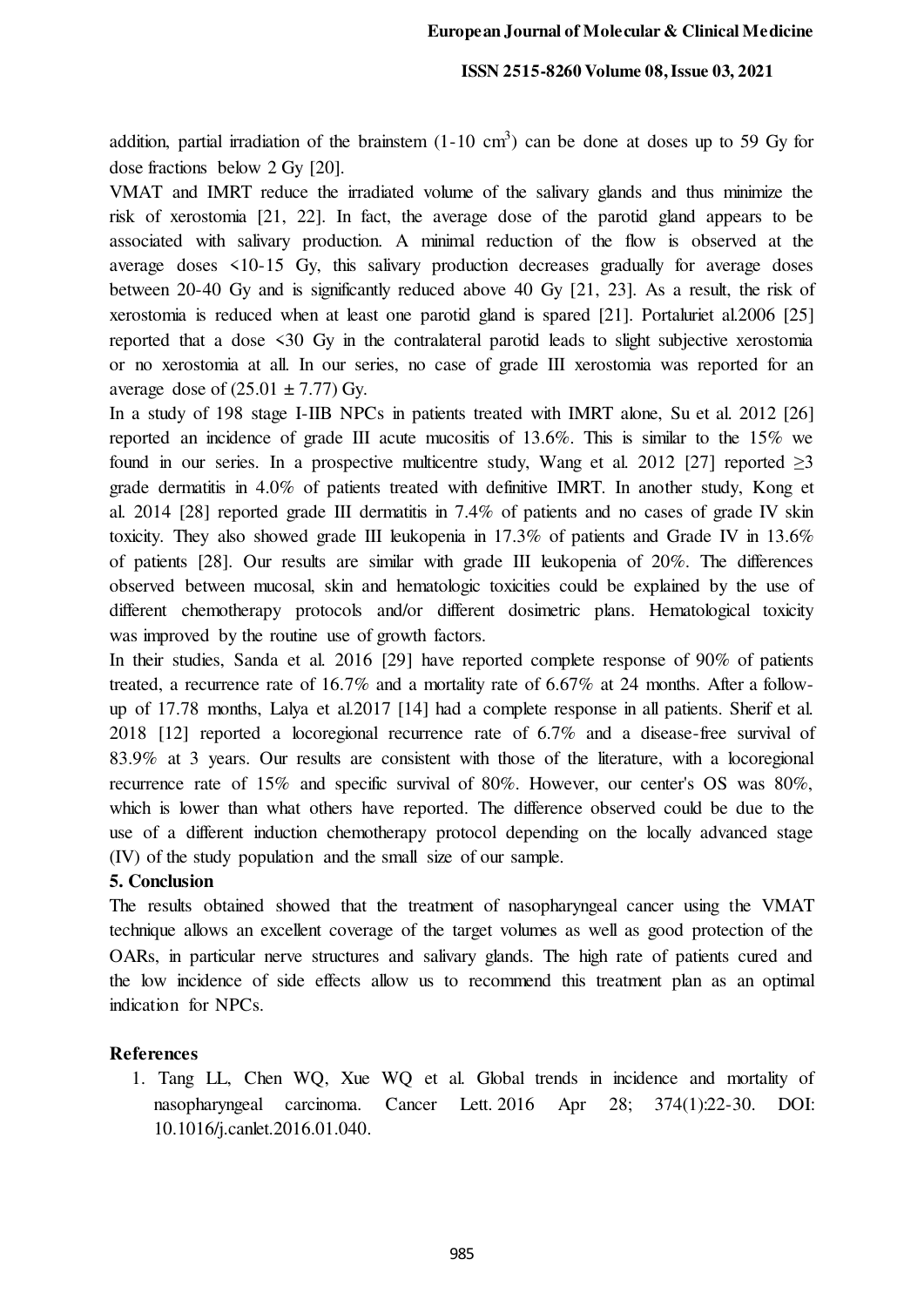- 2. Chan A, Gregoire V, Lefebvre JL, et al. Nasopharyngeal cancer: EHNS–ESMO– ESTRO Clinical Practice Guidelines for diagnosis, treatment and follow-up. Ann Oncol. 2012 Oct; 23 Suppl7:vii83-5. DOI: 10.1093/annonc/mds266.
- 3. Lee YL and Ho CY. Headache as the sole symptom of nasopharyngeal carcinoma and its clinical implications.The Scientific World Journal, vol. 2012, Article ID 143829, 5 pages, 2012.DOI: 10.1100/2012/143829.
- 4. Lee N, Xia P, Quivery JM, et al. Intensity-modulated radiotherapy in the treatment of nasopharyngeal carcinoma: an update of the UCSF experience. Int J Radiat Oncol Biol Phys. 2002 May 1; 53(1):12-22. DOI: 10.1016/s0360-3016(02)02724-4.
- 5.Mohan R, Wu QW, Manning M, et al. Radiobiological considerations in the design of fractionation strategies for intensity-modulated radiation therapy of head and neck cancers. Int J Radiat Oncol Biol Phys; 2000, 46(3):619-630. DOI[: 10.1016/s0360-](https://doi.org/10.1016/s0360-3016(99)00438-1) [3016\(99\)00438-1.](https://doi.org/10.1016/s0360-3016(99)00438-1)
- 6. Feuvret L, Noel G, Mazeron JJ, et al. Conformity index: a review. Int J Radiat Oncol Biol Phys. 2006 Feb 1; 64(2):333-42. DOI: 10.1016/j.ijrobp.2005.09.028.
- 7. Liu T, Chen J, Gong G, et al. Radiation Therapy for Nasopharyngeal Carcinoma Using Simultaneously Integrated Boost (SIB) Protocol: A Comparison Planning Study Between Intensity Modulated Arc Radiotherapy vs. Intensity Modulated Radiotherapy.Technology in Cancer Research & Treatment, 07 May 2012, 11(5):415- 420. DOI: [10.7785/tcrt.2012.500262](https://doi.org/10.7785/tcrt.2012.500262)
- 8. Amaoui B, Mouhssine D, Bouih N, Bouih A, Tachfine S, Tamri H and Semghouli S*.* VMAT dosimetric study in rectal cancer patients. Int Res J Med Biomed, 5 (1) (2020), pp. 1-6,
- 9. Amaoui B, Mohssine D, Bourhim M, Bouih N, Tamri H, El Morchid M, Semghouli S. Dosimetric Comparison of Conformal Radiotherapy and Arc-therapy of Ineligible Cervical Cancers for Intracavitary Brachytherapy. Journal of Cancer Science and Clinical Therapeutics 3 (2019): 221-228
- 10. [Amaoui](https://www.sciencedirect.com/science/article/pii/S2666555720300289#!) B, [Hadaoui](https://www.sciencedirect.com/science/article/pii/S2666555720300289#!) A, [Mouhssine D, Semghouli S.](https://www.sciencedirect.com/science/article/pii/S2666555720300289#!) Evaluation of setup errors in conformal radiotherapy for pelvic tumours: Case of the Regional Center of Oncology, Agadir**.** [Radiation Medicine and Protection](https://www.sciencedirect.com/science/journal/26665557)**;** 2020 vol(1), Issue 2 pp 99-102
- 11.Shield KD, Ferlay J, Feng D et al. The global incidence of lip, oral cavity, and pharyngeal cancers by subsite in 2012.CA Cancer J Clin. 2017 Jan; 67(1):51-64. DOI: 10.3322/caac.21384.9.
- 12. AbdElWahab S A, Mohammed D A, Gaballah A M, et al. Three-Dimensional Conformal versus Intensity Modulated Radiation Therapy in Treatment of Nasopharyngeal Carcinoma. The Egyptian Journal of Hospital Medicine; 2018. 71 (7), Page 3492-3499
- 13. Chen YP, Zhao B-C, Chen C, et al. Alcohol drinking as an unfavourable prognostic factor for male patients with nasopharyngeal carcinoma. Scientific Reports, 2016, 6:19290. DOI: [10.1038/srep19290.](https://doi.org/10.1038/srep19290)
- 14. Lalya I, Marnouche EA, Maghous A, et al. Radiotherapy of nasopharyngeal cancer using Rapidarc: dosimetric study of military teaching hospital Mohamed V,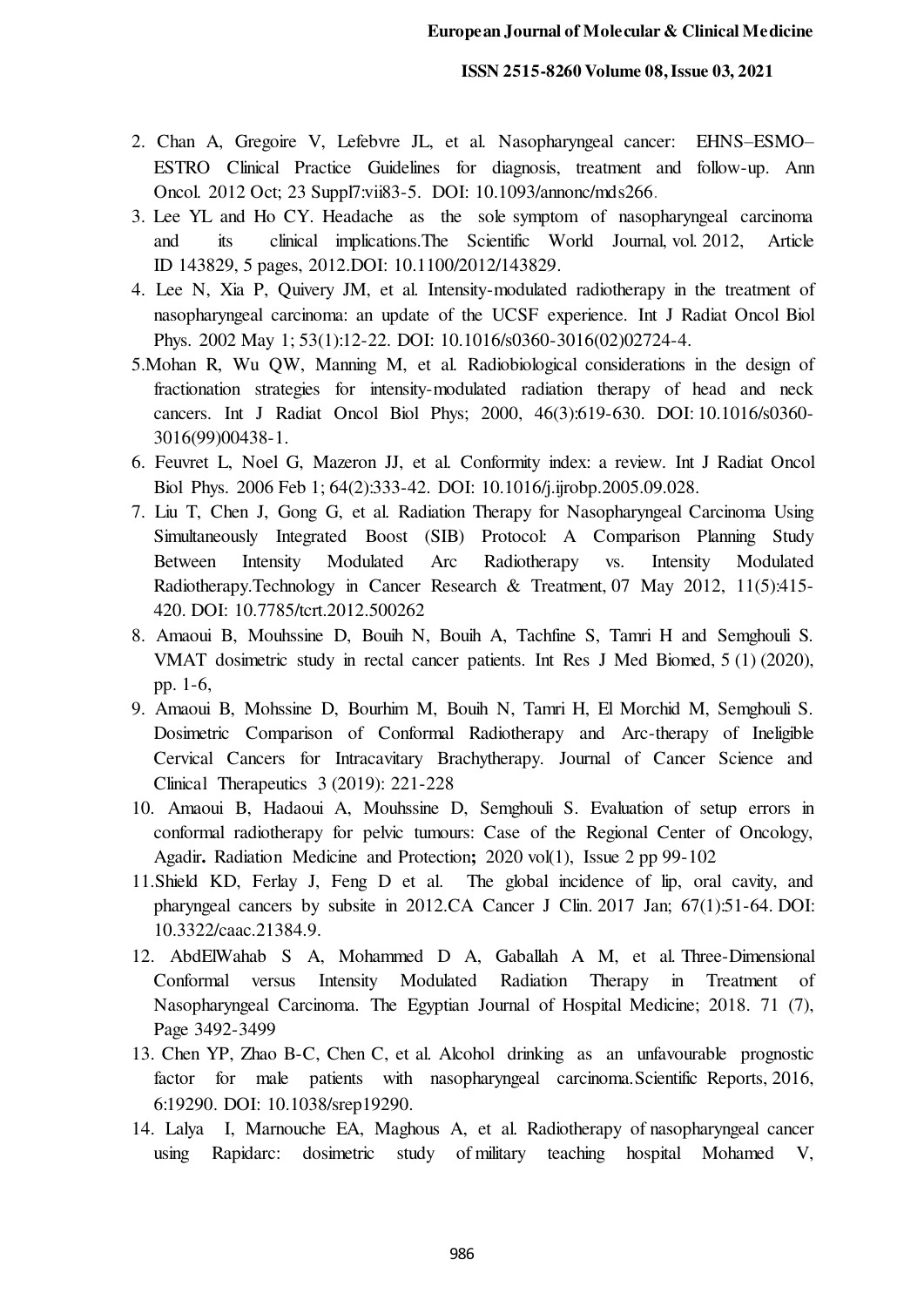Morocco.BMC Research Notes, 28 Feb 2017, 10(1):112. DOI[: 10.1186/s13104-017-](https://doi.org/10.1186/s13104-017-2430-2) [2430-2.](https://doi.org/10.1186/s13104-017-2430-2)

- 15. Popple A, Fiveash B, Brezovich A, et al. RapidArc radiationtherapy: first year experience at the university of Alabama Birmingham. Int J Radiat Oncol. [2010.](https://www.redjournal.org/issue/S0360-3016(10)X0008-6) 77(3), 932–941. DOI:10.1016/j.IJROBP.2009.09.001.
- 16.Lee TF, Ting HM, Chao PJ, et al. Dual arc volumetric-modulated arc radiotherapy (VMAT) of nasopharyngeal carcinomas: a simultaneous integrated boost treatment plan comparison with intensity-modulated radiotherapies and single arc VMAT. Clin Oncol, 2012; 24(3):196–207.DOI: 10.1016/j.clon.2011.06.006.
- 17. Guckenberger M, Richter A, Krieger T, et al.Is a single arc sufficient in volumetric modulated arc therapy (VMAT) for complex-shaped target volumes? Radiother Oncol. 2009 Nov; 93(2): 259-65. DOI: 10.1016/j.radonc.2009.08.015.
- 18.Vanetti E, Clivio A, Nicolini G, et al. Volumetric modulated arc radiotherapy for carcinomas of the oro-pharynx, hypo-pharynx and larynx: a treatment planning comparison with fixed field IMRT. Radiother Oncol. 2009; 92(1):111-7. DOI: 10.1016/j.radonc.2008.12.008.
- 19. Verbakel WF, Cuijpers JP, Hoffmans D, et al. Volumetric intensity-modulated arc therapy vs. conventional IMRT in head-and neck cancer: a comparative planning and dosimetric study. Int J Radiat Oncol Biol Phys 2009; 74:252– 9.DOI: [10.1016/j.ijrobp.2008.12.033](https://doi.org/10.1016/j.ijrobp.2008.12.033) 17.
- 20[.Beetz](https://pubmed.ncbi.nlm.nih.gov/?term=Beetz+I&cauthor_id=23998646) I, [SteenbakkersR](https://pubmed.ncbi.nlm.nih.gov/?term=Steenbakkers+RJ&cauthor_id=23998646)J, [Chouvalova](https://pubmed.ncbi.nlm.nih.gov/?term=Chouvalova+O&cauthor_id=23998646) O, et al. The QUANTEC criteria for parotid gland dose and their efficacy to prevent moderate to severe patient-rated xerostomia, Acta Oncologica2014; 53:5, 597-604.DOI: [10.3109/0284186X.2013.831186.](https://doi.org/10.3109/0284186x.2013.831186)
- 21[. BlancoA](https://pubmed.ncbi.nlm.nih.gov/?term=Blanco+AI&cauthor_id=15990009)I, [ChaoK](https://pubmed.ncbi.nlm.nih.gov/?term=Chao+KS&cauthor_id=15990009) S [C, El Naqa](https://pubmed.ncbi.nlm.nih.gov/?term=El+Naqa+I&cauthor_id=15990009)I, et al. Dose-volume modeling of salivary function in patients with head-and-neck cancer receiving radiotherapy. Int J Radiat Oncol Biol Phys2005; 62(4):1055–69.DOI: [10.1016/j.ijrobp.2004.12.076](https://doi.org/10.1016/j.ijrobp.2004.12.076)
- 22[. Li](https://www.ncbi.nlm.nih.gov/pubmed/?term=Li%20Y%5BAuthor%5D&cauthor=true&cauthor_uid=17141973) Y, [Taylor](https://www.ncbi.nlm.nih.gov/pubmed/?term=Taylor%20JM%5BAuthor%5D&cauthor=true&cauthor_uid=17141973) J M G[, Ten Haken](https://www.ncbi.nlm.nih.gov/pubmed/?term=Ten%20Haken%20RK%5BAuthor%5D&cauthor=true&cauthor_uid=17141973) R K, et al. The impact of dose on parotid salivary recovery in head and neck cancer patients treated with radiation therapy. [Int J Radiat](https://www.ncbi.nlm.nih.gov/entrez/eutils/elink.fcgi?dbfrom=pubmed&retmode=ref&cmd=prlinks&id=17141973)  [Oncol Biol Phys. 2007; 67\(3\): 660](https://www.ncbi.nlm.nih.gov/entrez/eutils/elink.fcgi?dbfrom=pubmed&retmode=ref&cmd=prlinks&id=17141973)–669. DOI: [10.1016/j.ijrobp.2006.09.021.](https://dx.doi.org/10.1016%2Fj.ijrobp.2006.09.021)
- 23. [ChaoK](https://pubmed.ncbi.nlm.nih.gov/?term=Chao+KS&cauthor_id=11240231) S[, Deasy](https://pubmed.ncbi.nlm.nih.gov/?term=Deasy+JO&cauthor_id=11240231) J [O, Markman](https://pubmed.ncbi.nlm.nih.gov/?term=Markman+J&cauthor_id=11240231) J, et al. A prospective study of salivary function sparing in patients with head-and-neck cancers receiving intensity-modulated or threedimensional radiation therapy: initial results. Int J Radiat Oncol Biol Phys. 2001; 49(4):907-16.DOI: 10.1016/s0360-3016(00)01441-3.
- 24. Saarilahti [K,](https://pubmed.ncbi.nlm.nih.gov/15763305/#affiliation-1) [Kouri](https://pubmed.ncbi.nlm.nih.gov/?term=Kouri+M&cauthor_id=15763305) M, [Collan](https://pubmed.ncbi.nlm.nih.gov/?term=Collan+J&cauthor_id=15763305) J, et al. Intensity modulated radiotherapy for head and neck cancer: evidence for preserved salivary gland function. Radiother Oncol. 2005;74(3):251-8. DOI: 10.1016/j.radonc.2004.11.004.
- [25. Portaluri](https://pubmed.ncbi.nlm.nih.gov/?term=Portaluri+M&cauthor_id=16750321) M, [Fucilli](https://pubmed.ncbi.nlm.nih.gov/?term=Fucilli+FI&cauthor_id=16750321) F I [M, Castagna](https://pubmed.ncbi.nlm.nih.gov/?term=Castagna+R&cauthor_id=16750321) R, et al. Three-dimensional conformal radiotherapy for locally advanced (Stage II and worse) head-and-neck cancer: dosimetric and clinical evaluation. Int J Radiat Oncol Biol Phys. 2006; 66(4):1036- 43.doi: 10.1016/j.ijrobp.2006.03.014.
- 26. [Su](https://pubmed.ncbi.nlm.nih.gov/?term=Su+SF&cauthor_id=21035959) S[F, Han](https://pubmed.ncbi.nlm.nih.gov/?term=Han+F&cauthor_id=21035959) [F, Zhao](https://pubmed.ncbi.nlm.nih.gov/?term=Zhao+C&cauthor_id=21035959) C, et al. Long-term outcomes of early-stage nasopharyngeal carcinoma patients treated with intensity-modulated radiotherapy alone. Int J Radiat Oncol Biol Phys. 2012 Jan 1;82(1):327-33. DOI:10.1016/j.ijrobp.2010.09.011.